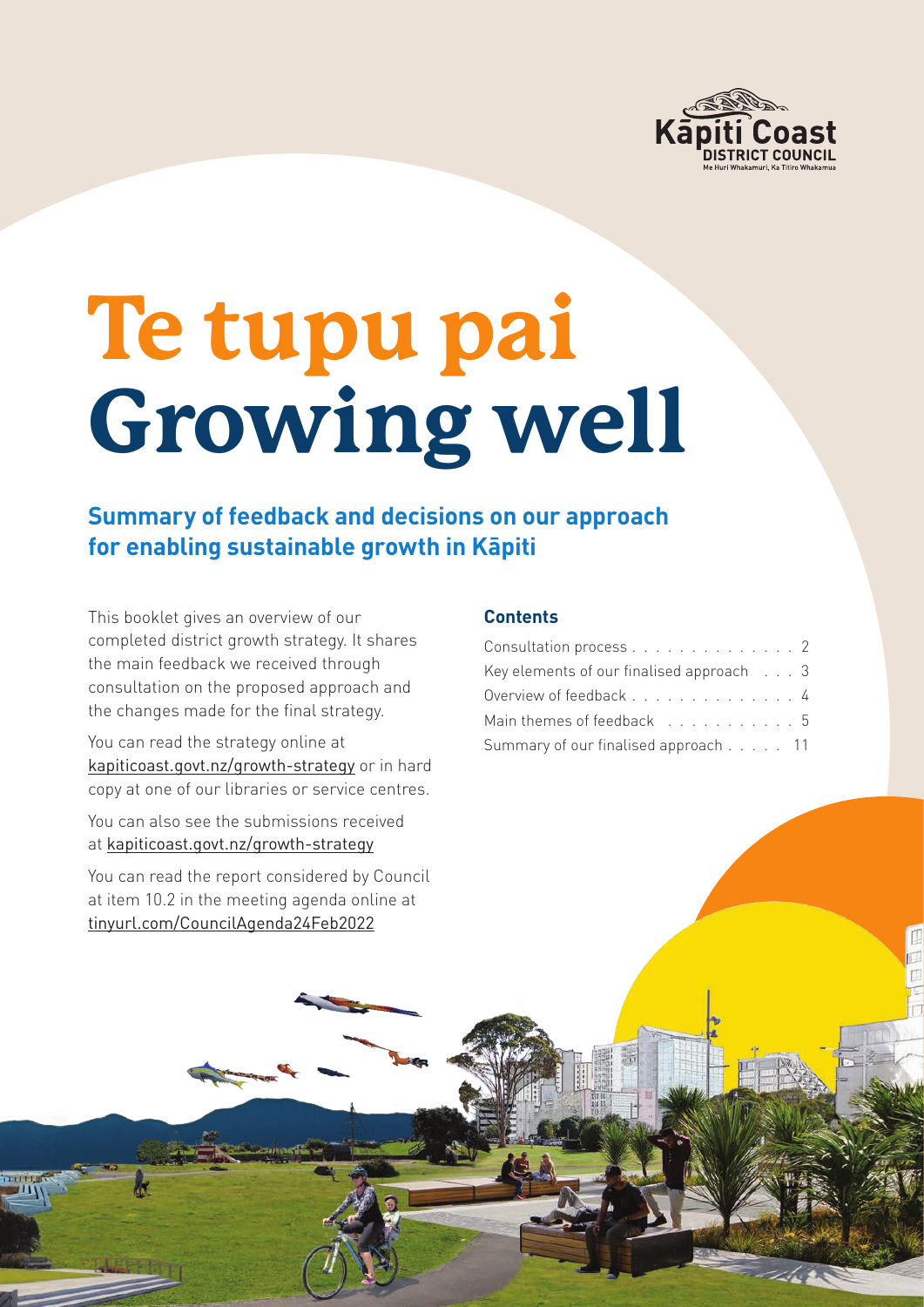# <span id="page-1-0"></span>**Consultation process**

# **Gathering views to help shape our approach to growth**

Engaging with our iwi partners and the community about how Kāpiti grows has been a focus for the past few years. The final strategy for growing well reflects aspirations and concerns that have been shared in many forums.

Opportunities for the community to provide input to Council's direction on growth happened through the What matters most campaign in 2020 that asked people to give their views on 'What matters most as we grow'. This was followed by consultation on our Long-term Plan 2021–41, where the community were asked their thoughts on what good growth looked like along with other big issues that affect how we grow.

### **Community consultation on our proposed approach**

Our proposed approach to growing well was prepared taking into account the views shared by our iwi partners and the community through these processes.

The community was invited to give specific feedback on our proposed approach to growing well outlined in a consultation document Te tupu pai – Growing well: Our proposed approach for enabling sustainable growth in Kāpiti. This took place in late 2021 (19 October–19 November).

We received 145 submissions. Of these, 46 submitters – our three iwi partners, some groups and individuals – spoke directly to councillors on their submissions at a meeting held on 30 November 2021.

Council received all submissions at its meeting on 7 December 2021 and was appreciative of all the feedback that had been provided.

### **Decisions on approach and finalising our growth strategy**

In February 2022, elected members adopted a final strategy that reflected changes from iwi and community feedback, and those necessary to reflect further changes to the Resource Management Act passed in December 2021.

The rest of this booklet summarises the main features of Te tupu pai – Growing well: Our strategy for enabling sustainable growth in Kāpiti, and discusses the main themes raised in feedback and changes made for the final strategy.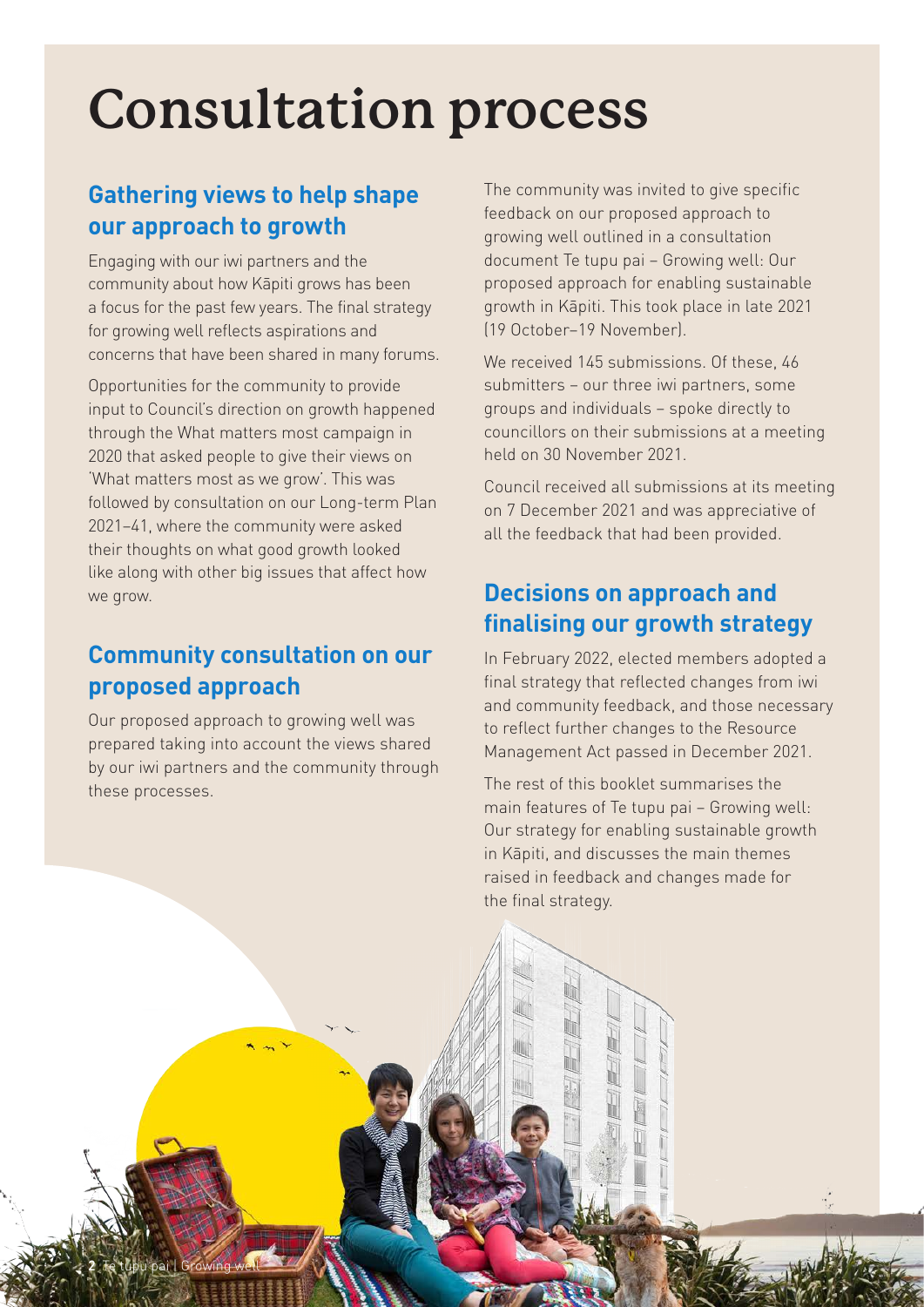# <span id="page-2-0"></span>**Key elements of our finalised approach**

This section summarises our approach to enabling sustainable growth, which is detailed in our growth strategy Te tupu pai – Growing well.

#### **Our vision**

Te tupu pai – Growing well sets out a vision and roadmap for how we will work to achieve sustainable development for the district in the 30 years to 2051. The strategy aims to enable growth that contributes to our overall vision of a thriving environment, vibrant economy and strong communities. The strategy is underpinned by the values of kaitiakitanga, ūkaipōtanga, whanaungatanga, pūkengatanga and manaakitanga in the Te Kaupapa Matua framework adopted by Council in the Longterm Plan 2021–41.

To guide decision making we have developed six growth principles supported by six priorities and aspirations.

#### **Our growth principles**

- Supporting Mana Whenua aspirations
- Valuing our environment
- Fostering strong communities
- Encouraging low-carbon living
- Embracing the opportunities of growth, and
- Enabling choice.

#### **Our priorities and aspirations**

- Keep, protect and enhance
- Improve walkability, neighbourhoods and wellbeing
- Achieve climate neutral living
- Enable affordable and efficient urban form
- Be prosperous and productive, and
- Be respectful, inclusive and diverse.

# **Main elements of the growth strategy**

The approach of the strategy is to grow both up and out emphasising intensification while opening up greenfields progressively over time. Greenfield development will be denser than traditionally developed and better connected into public transport. The emphasis on intensification and public and active modes of transport (such as walking and biking) will also support reducing the district's carbon footprint.

A focus on development will be protecting, enhancing and living sensitively with our environment. Our approach will provide for greater housing choice, including through papakāinga, apartments, semi-detached and terraced houses, including more affordable homes.

There will be improved access through public transport and active transport options, with heightened walkability and connectivity within and between neighbourhoods and vibrant centres that will offer a greater range of services to support people's everyday needs.

#### **How we will grow**

Focusing on intensification around our existing centres, central Paraparaumu will be developed as a city centre for our district, with buildings enabled up to 12 storeys. Areas around railway stations (rapid transit stops) will have density enabled up to six storeys as will town centres. Local centres will be able to be developed to four storeys, and under the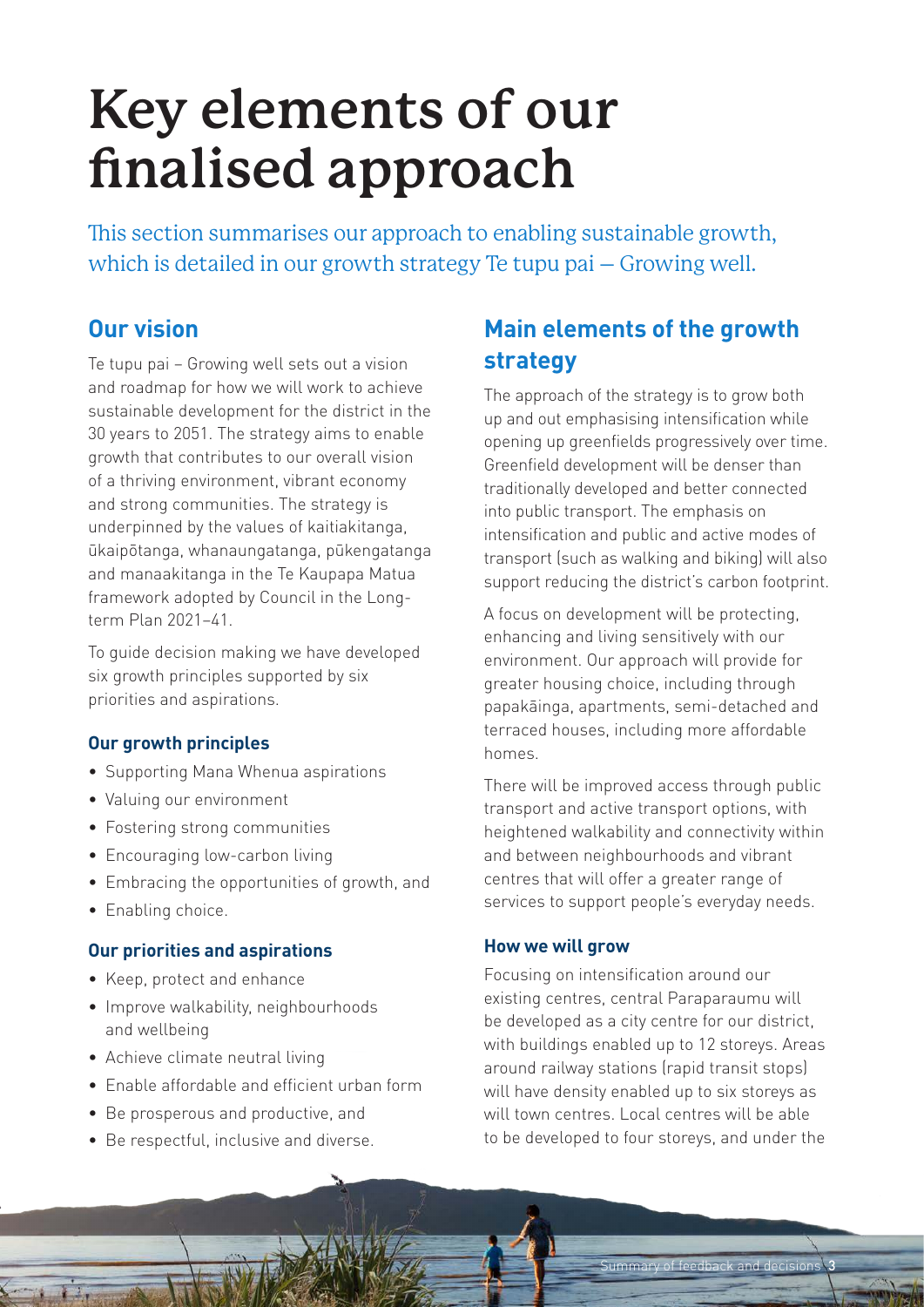<span id="page-3-0"></span>requirements of the Government's mediumdensity residential standards, all other urban areas will be enabled for growth of up to three dwellings of up to three storeys per site.

New greenfield areas will be progressively opened up for development in more sustainable ways, including with new centres and key links to public transport. Development will also need to be enabled to the densities outlined above where they meet the requirements.

Business and commercial developments will be designed to support a vibrant and diverse business community, with mixed-use precincts (services, retail and apartments) in Paraparaumu centre and other town and local centres.

In rural areas, our approach protects productive land and provides for lifestyle choice and maintaining rural character.

#### **Delivering our strategy**

A major element of the new strategy is a delivery section that outlines the key work we will do to achieve our approach. The strategy will be implemented progressively with delivery achieved through several mechanisms, including the district plan and ongoing infrastructure planning and investment. Delivering our vision for growing well is also strongly linked to other Council strategies and working with others, particularly Greater Wellington Regional Council, Waka Kotahi NZ Transport Agency and KiwiRail. As we implement our growth strategy, there will be more opportunities for community input such as through our future long-term plans and the district plan changes implementing new legislation.

# **Overview of feedback**

### The proposed approach for consultation invited people to give their views in four key areas.

- Have we reflected all the significant challenges and opportunities?
- Do our growth principles and priorities and aspirations give us the right focus?
- Our proposed approach
	- Will our proposed approach help us achieve good growth?
	- Will the proposed levels of intensification around existing centres help us grow well?
	- Are the locations and scale of proposed greenfield areas suitable for supporting good growth?
	- Does our proposed approach give us a good mix between intensification and greenfield development?
- Are there important things to add to our implementation approach?

These topics are linked and many of the comments received were relevant to more than one question and reflected key themes.

Most of these themes were consistent with input that had been gathered in earlier engagement such as concern for encouraging well-connected spaces for all parts of our community to enjoy, increasing housing options – including more affordable homes – preserving our environment and creating more local employment. Council looked at where we could reinforce and strengthen our approach to reflect these aspirations prominently in our final strategy.

Some submitters strongly opposed aspects, considering that increasing density would not be compatible with the character of existing areas or that any greenfield development would compromise environmental protection. For some questions, responses were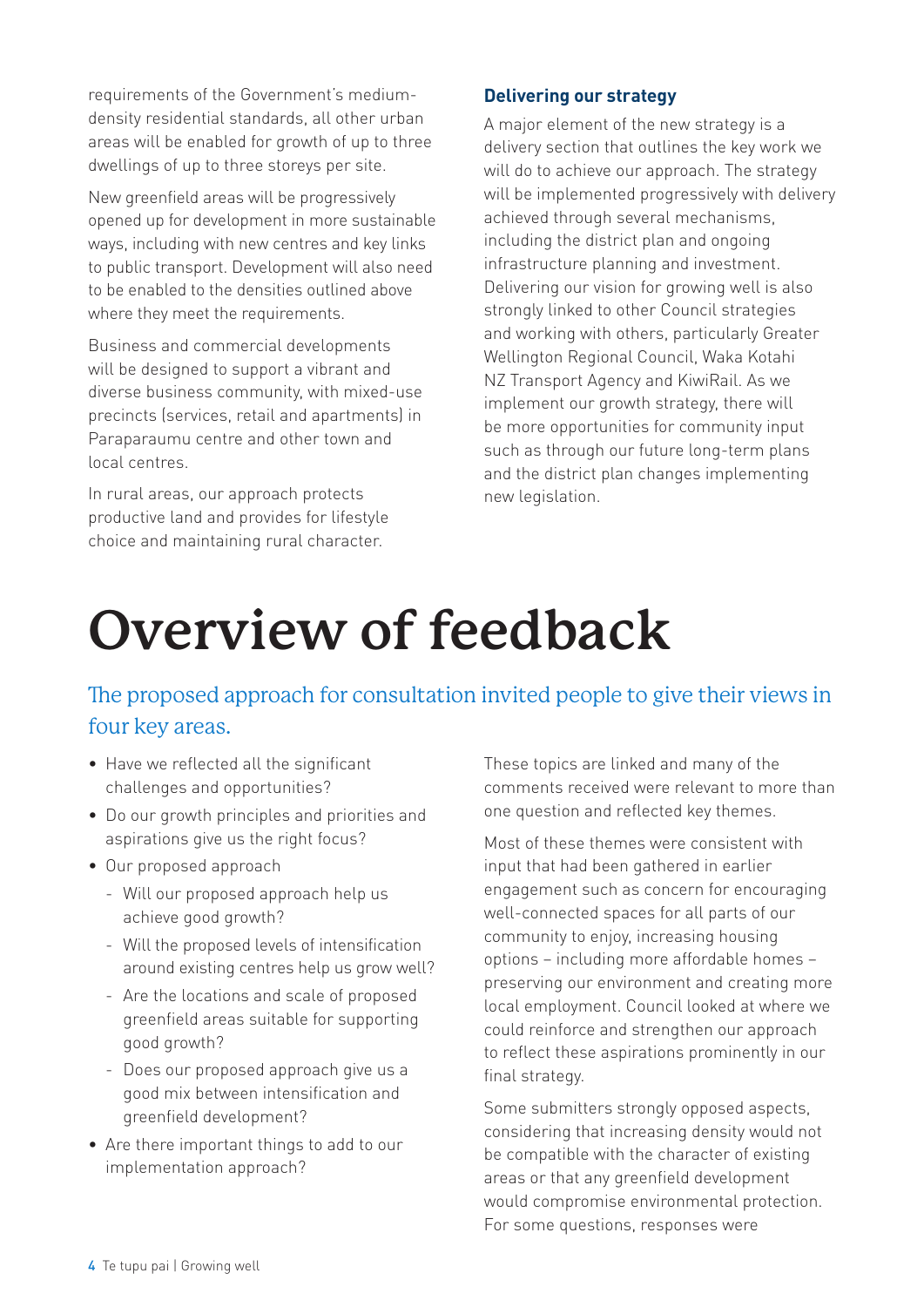<span id="page-4-0"></span>contrasting with some strongly in favour, such as for intensifying to create compact walkable areas, but others concerned about how this could be managed well.

Submissions included suggestions of additional things Council could consider, including other possible areas for greenfield development.

Our objective in developing the strategy was to achieve a balance and set a direction that would enable us to manage future growth proactively and support our community's wellbeing – social, cultural, environmental and economic – over the next 30 years.

#### **Our partnership with iwi**

All three iwi partners – Te Āti Awa ki Whakarongotai, Ngāti Raukawa ki te Tonga and Ngāti Toa Rangatira – provided in-depth submissions (two in writing and one orally) to the consultation document. Through their submissions they re-iterated their concerns, aspirations and strong desire to partner with Council through the implementation of the growth strategy.

A key issue raised was their interest in seeing a wider range of housing in the district, including papakāinga, enabling more people to live and work closer to their ancestral whenua to avoid growth displacing whānau. They also expressed some concern that, if not managed well, growth could put too much pressure on the environment. Preference was expressed that growth be focused away from natural hazards and areas at particular risk from climate change impacts. They saw opportunity in using development to enhance the natural and built environment.

Our iwi partners also expressed a wish to contribute their unique knowledge of the environment to achieve sensitive and appropriate development across our district. They voiced a desire that the cultural identity of each iwi be respected and given effect to in the planning for and development of their rohe, enabling the wellbeing of their people to be advanced.

The finalised strategy reflects these values and concerns, firstly through the Te Kaupapa Matua framework that underpins the approach, and through the partnership with iwi to implement the growth strategy and monitor progress in achieving its objectives to grow well using our kaupapa framework.

# **Main themes of feedback**

As noted, many of the views shared in feedback were relevant to different parts of our proposed approach and comments were considered in their totality in finalising the growth strategy.

We have grouped the main views expressed through feedback into themes. Some specific responses are noted alongside the themes and others in the closing section.

#### **Growing well**

'Growing well' is the central theme of the strategy. Opportunities raised in submissions on growing well included considering future

generations, greater density combined with equity of provision, inclusion of the needs of the elderly, growth being sustainable and balanced, and development that is compatible with existing character.

General points were raised with respect to infrastructure and transport and the need to ensure these were able to adequately support growth. This included higher-density development near transport hubs and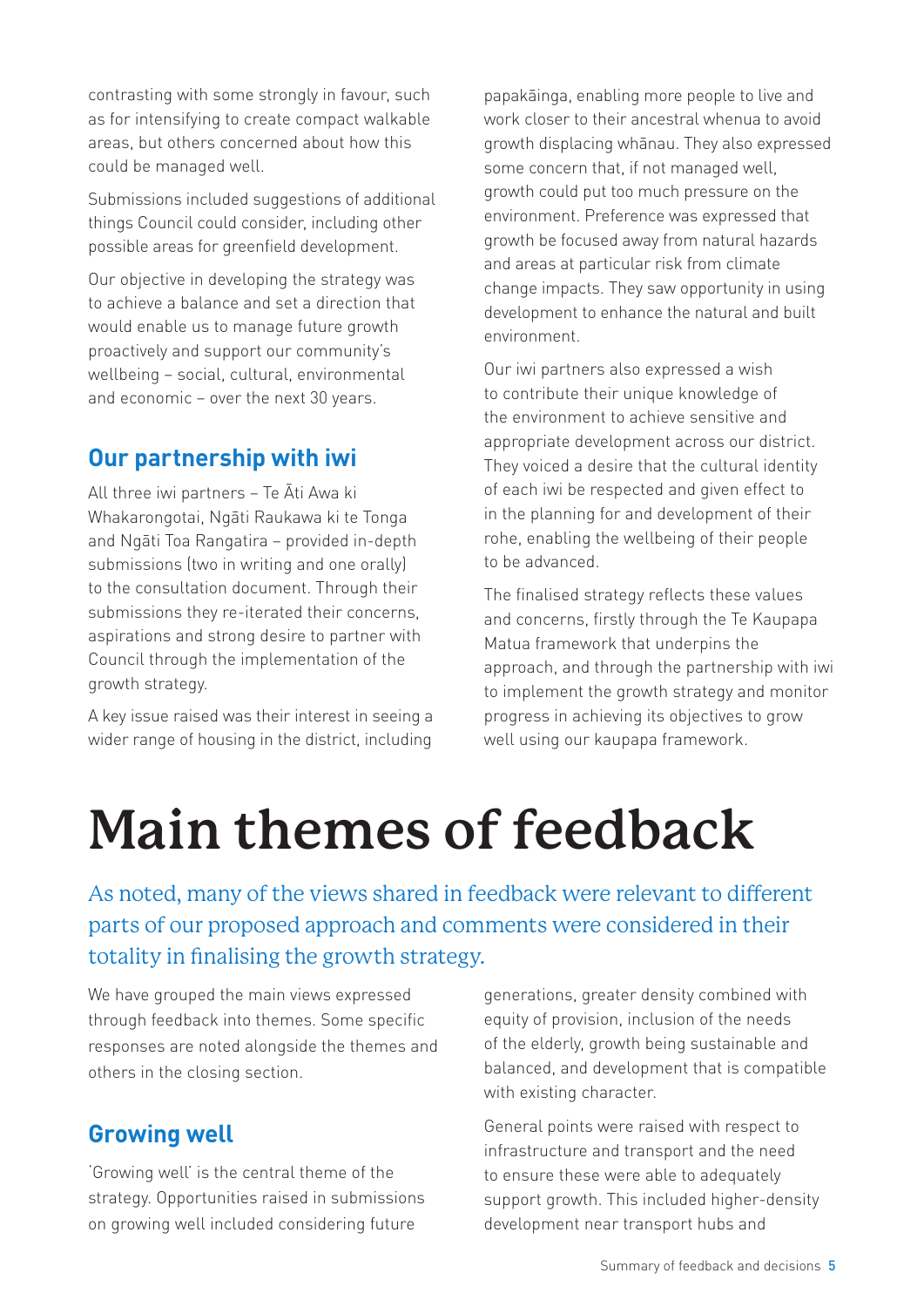networks, the provision of accessible modes of transport, and infrastructure to support active transport such as shared paths.

General opposition was expressed by some, believing that the evidence bases for growth, and associated decision making as presented in the proposal, would not lead to good growth.

A number of those who disagreed that the proposed growth approach would provide for growing well, opposed intensification in support of greenfield development. Others opposed any greenfield development in favour of intensification.

#### **Our finalised approach**

The approach to growth places emphasis on a compact urban form, that, supported by good design, will protect and enhance Kāpiti's natural and built environments, and helps us to reduce carbon emissions. Welldesigned and focused development around denser town and local centres will attract a wider range of services, employment and businesses, providing the ability to more readily 'live, work and play' within the local community. This will reduce the need to travel, which in turn supports reducing our carbon footprint, proactively responding to climate change. Strong town and local centres will further enhance our sense of community and identity, while a wider mix of housing choice will provide more affordable options and foster diversity as our community grows.

#### **Growth approach – growing up and growing out**

Views about desirable density and greenfield expansion for the district were contrasting. While there was general support for the need for different housing options, there was concern by some with the level of intensification proposed, and that it could impact negatively on the character and lifestyle of the district. There was a range of views as to the level of intensification, with suggestions that it could be greater around Paraparaumu central and railway stations, with lower levels

around town and local centres. Some specific points raised were that more flexibility for development was required and there was some concern with allowing high-rise in Paekākāriki. Some submitters emphasised including other forms of housing (such as co-housing) and developing southern Ōtaki. Some concern was also raised that intensification, if not done well, could lead to slums.

In particular, there was strong representation from Nga Hapu o Ōtaki and others from the Ōtaki community that density in the Ōtaki urban area should not exceed two storeys. There was also very strong representation from the Waikanae Beach Residents Society against intensification of the Waikanae Beach local centre at Te Moana Avenue and Ono Street.

With respect to greenfield development, again there were contrasting views. Although the need to provide for greenfield expansion was questioned by some submitters, overall, there was support for the location and scale of greenfield development opportunities proposed, confirming that alongside the emphasis on intensification, our growth approach was about right, although flexibility needed to be provided with the timing of greenfield land release.

#### **Our finalised approach**

The growth strategy focuses on managing growth through intensification of existing urban areas, supported by progressive release of greenfield sites. This approach reflects recent changes to the Government's National Policy Statement on Urban Development (NPS-UD) that requires councils to be more enabling of growth around existing town and local centres, and the introduction of the medium-density residential standards that require councils to now provide for up to three dwellings of up to three storeys on any urban site. The strategy highlights the upcoming district plan changes that will implement the strategy and these legislative requirements.

Overall, the approach to managing growth in the finalised growth strategy is designed to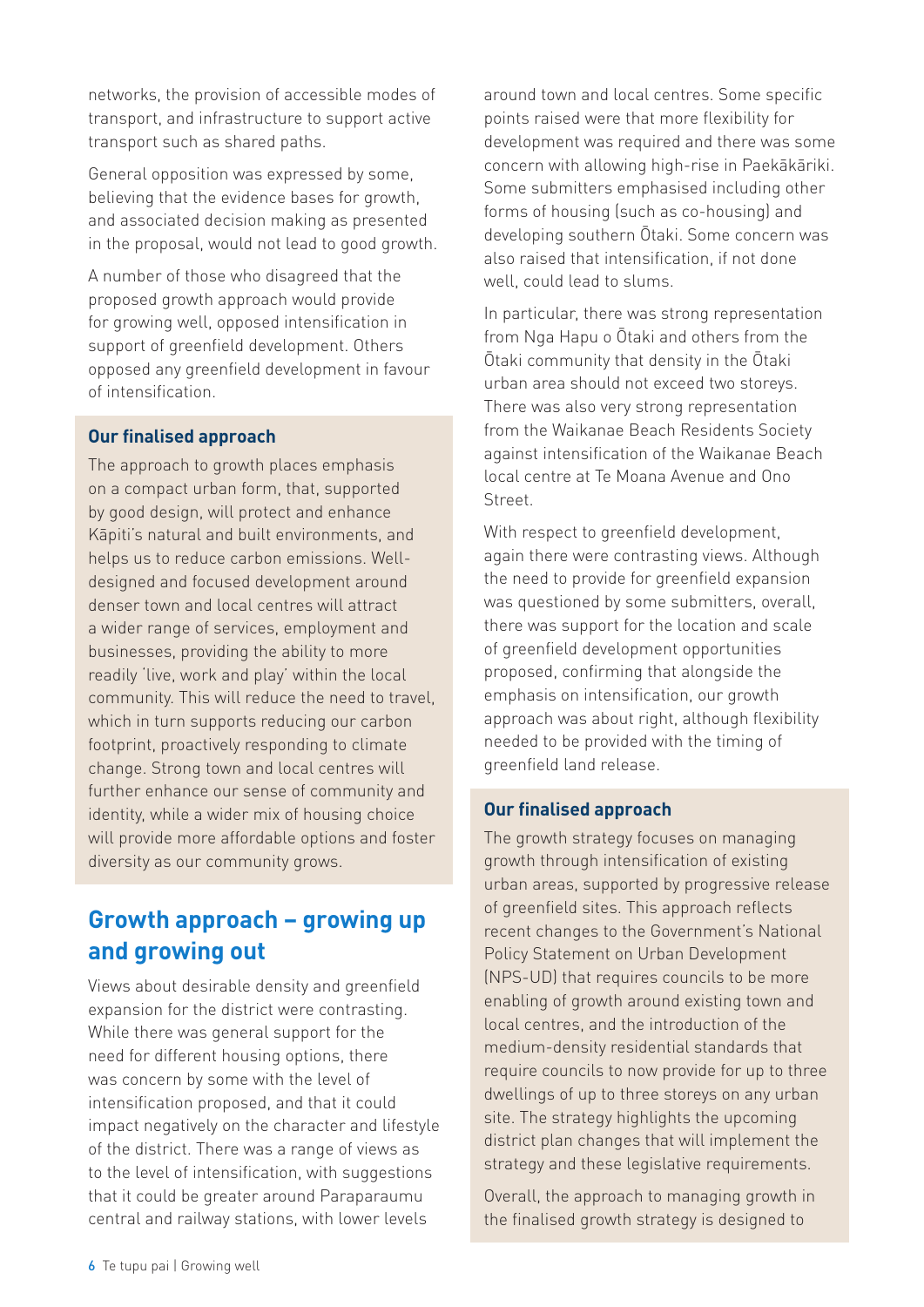deliver resilient, accessible and connected communities in a way that protects and enhances our environment and our sense of place and identity. The approach has the flexibility to bring development forward should our population increase more rapidly or to push it back if population growth and housing demand do not match projections.

# **Expanding supply and range of housing**

The need to increase housing supply, including affordable housing, was a strong theme, with the ability to increase housing and enable choice identified as both a challenge and an opportunity. As an opportunity, it was generally agreed that the growing up and growing out approach would potentially ease housing supply and demand issues and deliver an efficient urban form. However, some other submitters considered that it did not enable housing choice or affordability and did not deliver an efficient urban form.

Points of opportunity raised with respect to housing included support for developing Ōtaki, ensuring mixed land use opportunities to deliver vibrant communities, facilitating the amalgamation of land for larger size lots to encourage higher-density development, developing unproductive rural land within urban areas and greater support for development in areas that already have infrastructure.

Submissions indicated priority to enable housing and lifestyle choice within an efficient urban form that provides for high-quality affordable housing, social housing models that alleviate overcrowding and emergency housing to address homelessness. This could be achieved through partnerships to deliver on housing particularly with Kainga Ora – Homes and Communities and with Mana Whenua.

#### **Our finalised approach**

The overall thrust of the growth strategy is to support housing choice by enabling a full range of housing, with different types

such as terraced housing and apartments enabled through intensification. Greenfield developments will also be higher-density with similar mixes of housing types. The final strategy has been strengthened through statements on housing affordability and supply, with these more explicitly connected through to the growth principles regarding choice and linked to our priority to deliver affordable housing within an efficient urban form with the focus on intensification and a wider range of housing options. Our growth strategy will link closely to our housing strategy being developed now. As part of our delivery, we will also monitor population growth and housing needs closely so we can develop responsively. We will continue to advocate to central government for more social housing for the district.

#### **Fostering strong communities**

While addressing housing issues was seen as a critical aspect of fostering strong communities, additional challenges to growing well expressed in submissions included the social impacts of growth and consideration of existing populations. Using growth to address social discrimination and inequity, particularly for Mana Whenua and the elderly was raised as an important factor in managing growth, with concern that existing inequities did not become entrenched. This was also expressed as a concern that intensification did not lead to slums through poor urban design.

With respect to good urban design, some submissions sought for new development to be adaptable and future proofed and consider people's overall wellbeing needs. This included matters of social and economic wellbeing, noting that reducing inequality through providing opportunities for our young people and those disadvantaged needed to be an integral part of the district's growth response. This included enhanced opportunities for work and access to housing, together ensuring the ability for people to stay within their communities throughout their lives.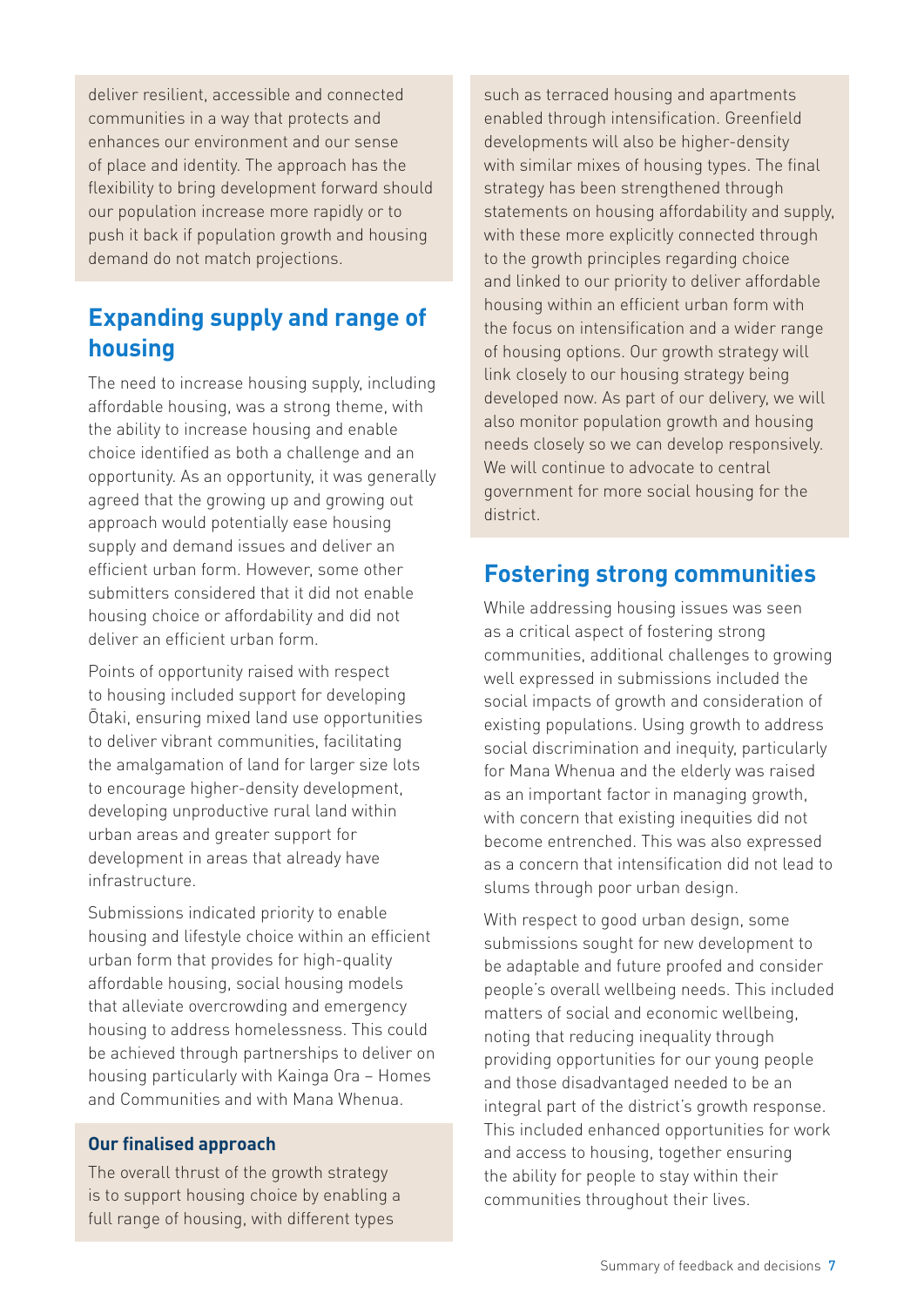#### **Our finalised approach**

The strategy is based around strong, wellconnected communities located within and around centres and neighbourhoods that provide the services needed for everyday activity and a sense of belonging and community identity. This will help provide for a strong and mixed population and opportunity for people to live out their lives within their community.

We will engage with the community to prepare town centres plans to ensure we have holistic frameworks for shaping our towns' development and enhancing local characteristics.

### **Improving access, connectivity and walkability**

A particular aspect raised with respect to good urban design and in fostering strong communities was improved connectivity within and between centres through walkable neighbourhoods and the associated collective and individual wellbeing that can bring.

The need for better transport options, including public and active (such as walking and biking), was raised and was linked by some to the overall environment, both built (through urban design and amenity) and natural (through protecting and enhancing the district's natural environment and recreational facilities).

#### **Our finalised approach**

The final strategy supports access, connectivity and walkability, through its focus on centres and neighbourhoods developed around catchments of walkability, and provision of services within these catchments, in turn linked by public transport. Supporting this is a focus on attractive and well-designed urban environments and preserving and enhancing the natural environment and our parks and green spaces. Improving access to services and walkability within urban areas is a key part of supporting low-carbon living. We will actively promote our district's needs for improved rail

and bus services to Greater Wellington Regional Council and central government.

These elements are reflected strongly in the priorities and aspirations set out in the strategy.

#### **Valuing our environment**

Both the growth principles and priorities most strongly supported in submissions were the ones that spoke to valuing, protecting and enhancing the district's natural environments and recreational spaces, including waterways. Concern was raised generally that urban development increased the impact on the natural environment. There was, therefore, a strong focus in submissions on environmental sustainability – of preserving and enhancing that which makes Kāpiti special.

Points raised under this theme included that development should retain, manage and integrate natural features, focus on environmental sustainability and support resilient communities. Suggested improvements to the approach included incorporating regenerative development and, particularly, protecting our wetlands.

It was noted that development would have a negative impact on the Waikanae River and protecting the district's freshwater systems more generally was raised, along with the point that development in Ōtaki would need to be carefully done to limit environmental harm.

Another area of environmental (and economic) concern was protecting highly productive land (including through more refined analysis of where that is and is not), protecting valuable wetlands, cleaning waterways, protecting biodiversity and reducing light pollution in Ōtaki.

While environmental considerations associated with growing out were raised, greenfield developments were seen as good if they were close to transport routes.

#### **Our finalised approach**

Toitū te whenua, toitū te wai, toitū te tangata is the overarching vision of our growth strategy: in looking after our land and water, we look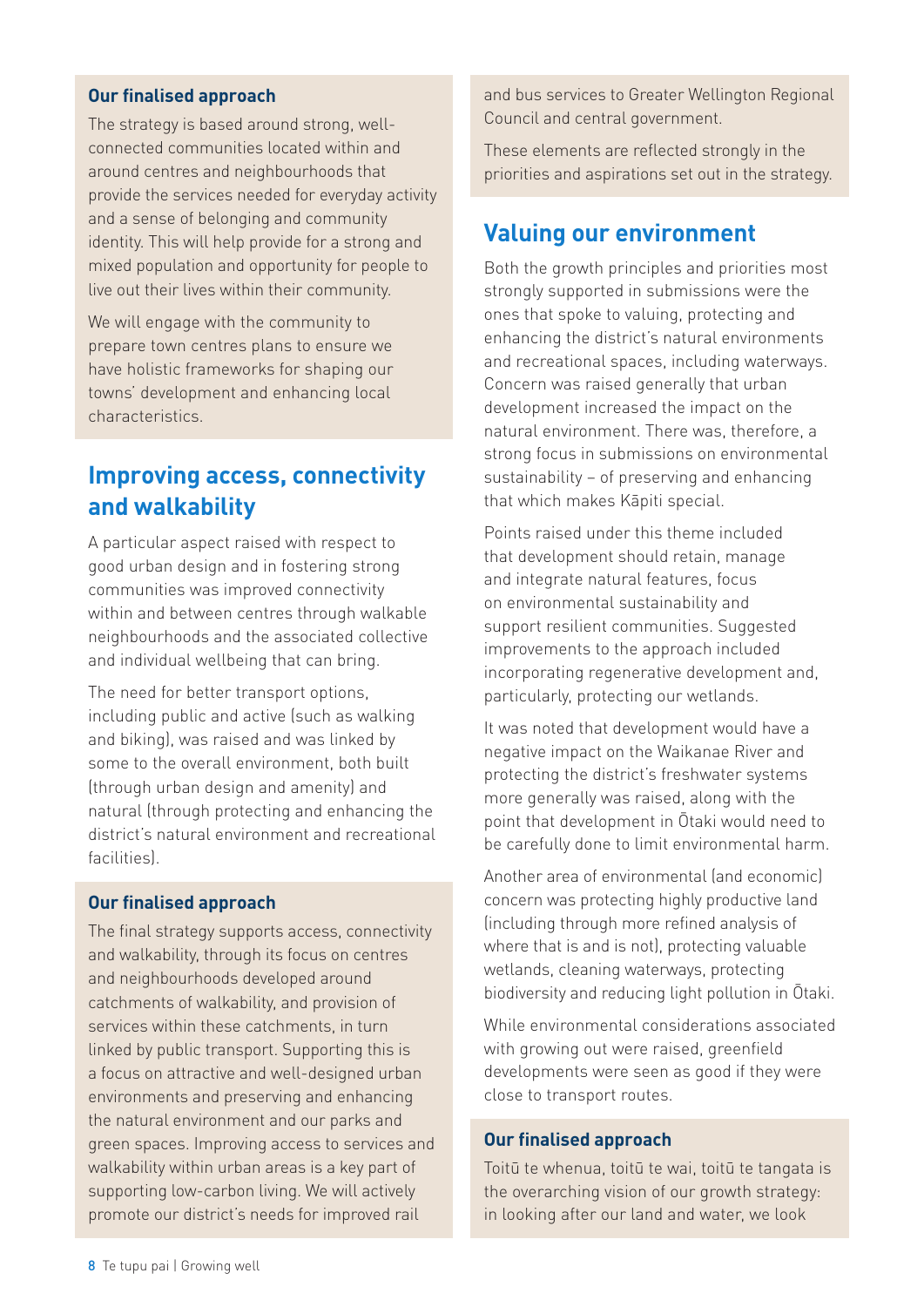after our people. Growing well in Kāpiti means protecting and enhancing our environments, designing our built spaces well, enhancing and growing our recreational open space, and protecting and enhancing the health of our natural environment. This is reflected in the strategy's growth principles and priorities and aspirations and is carried through by the emphasis on intensification, walkable neighbourhoods, careful opening up of new greenfield spaces and limiting encroachment onto the district's productive rural land. Our growth strategy links to our open space strategy, which includes requirement for new types of green spaces to be included in urban developments.

# **Acting on climate change and supporting low-carbon living**

A range of submissions raised the issue that the approach to growth must ensure that developments appropriately account for climate change and that this be approached within the global context. Submitters suggested that responses to climate change should be within the context of environment protection and enhancement opportunities that support climate change mitigation and adaptation and a centralised and coordinated approach to natural hazards management, including those associated with climate change.

Other points made were that sustainable development should include prioritising reducing carbon emissions through providing active and public transport choices, encouraging sustainable choices in buildings (such as solar panels) and the need to consider managed retreat in the longer term. In this respect, the provision of long-term greenfield development capacity inland was considered appropriate.

#### **Our finalised approach**

Our finalised growth strategy reduces potential reliance on private motor vehicles, supporting carbon emissions reduction. Higher-density living, with walkable catchments in centres

that provide for people's everyday needs, enables us to lower our carbon footprint, while protecting our natural environment, productive land, biodiversity and freshwater quality, through a smaller urban area.

# **Boosting economic development**

A number of submissions supported the proposed approach's focus on enhancing opportunities for growth to drive a prosperous and productive Kāpiti. Opportunities identified for the economy arising from the growth approach were seen in siting mixed-use developments close to transport hubs and more intensively populated centres, leveraging off technology that should be captured in growth and development thinking and using the airport to develop a prosperous district. Opportunity was also seen in considering Kāpiti's business demographics – building on our district's strong network of small businesses and enabling and attracting a wider range of type and size of business to the district. There was a suggestion that we should look to alternative economies such as 'circular' or 'donut'.

Challenges identified were economic development placing pressure on infrastructure, inequalities resulting from the digital divide, Kāpiti not having many bigger businesses and limited commercial or industrial land restricting jobs. The need for assessment of business land capacity was also raised.

#### **Our finalised approach**

Higher-density centres will be more accessible, vibrant and inviting to businesses to locate to and for customers to use. Protecting our productive land will support agriculture and food production.

The strategy has strong links to the annual assessments we make of housing and business land availability, and our economic development strategy.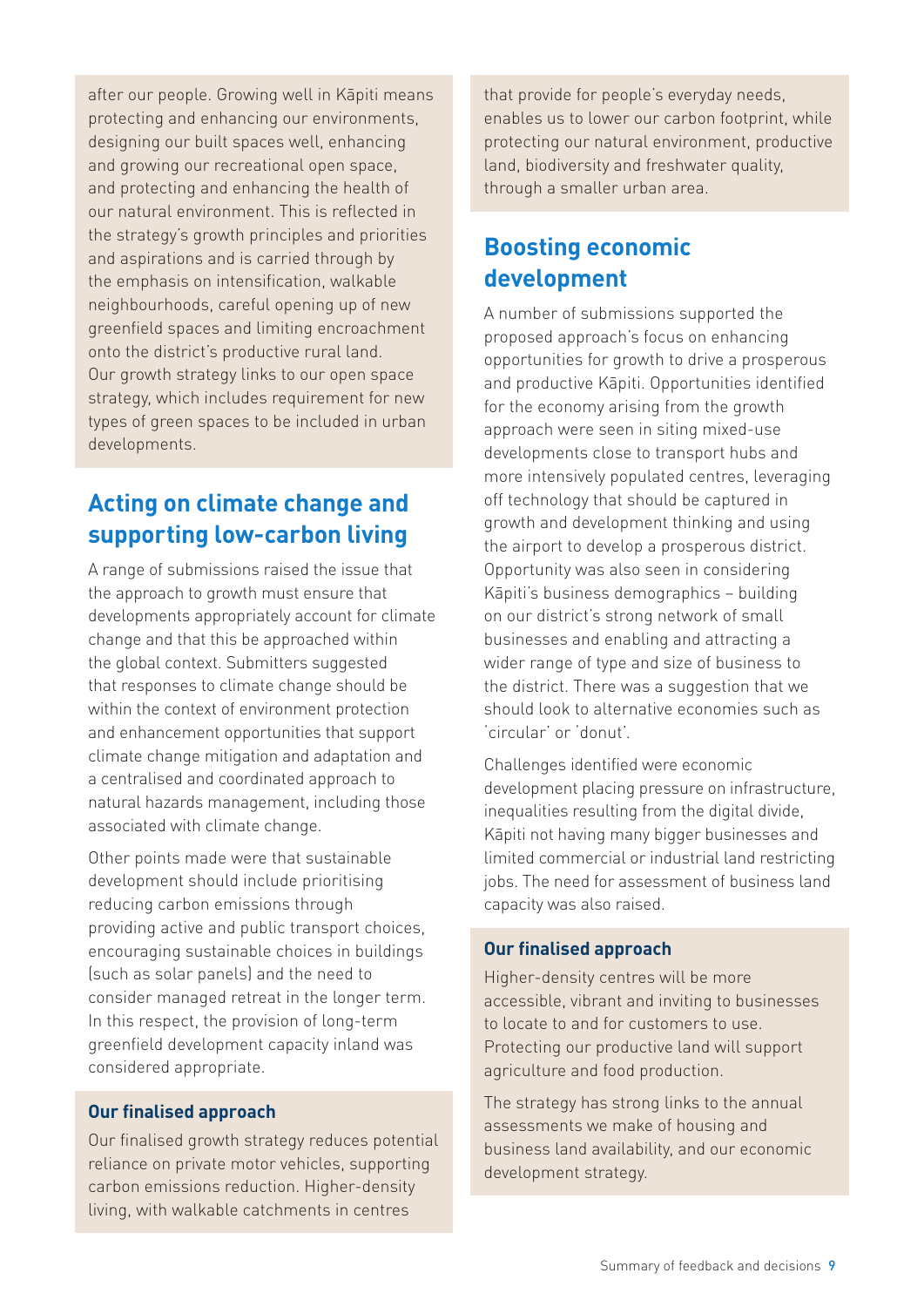# **Ensuring sufficient infrastructure and services**

A number of submissions noted that good growth was conditional upon infrastructure provision being delivered to support it. Points raised were that Council should develop a framework for infrastructure delivery and funding, including partnering with other public and private providers to deliver on infrastructure requirements to reduce cost to ratepayers. Several specific points raised were building water storage facilities, supporting the development of medical services or a hospital and improving street lighting. Growth and development in the district were seen as an opportunity to develop shared path networks, retain the airport and implement a sustainable development strategy, including further railway stations (Te Horo and Raumati South were mentioned).

These points were made in the context of challenges to having the rail services extended to Ōtaki and through to Palmerston North, better public transport generally (and for Ōtaki in particular) and options for active transport. Concerns were raised also about increased congestion on the district's roads – currently and with future growth.

Other points raised were access to the expressway at Peka Peka, the need for more efficient alternatives to wastewater treatment and the provision of wastewater infrastructure to Paekākāriki. Better health and education infrastructure was also identified as a necessary requirement to support the growth proposed.

Overall, a collaborative approach to infrastructure planning and development was seen as required, with robust planning and provision of infrastructure, including transport being an important factor to enable the types and locations of growth proposed.

#### **Our finalised approach**

The final strategy has a strengthened focus on promoting our district's need for transport infrastructure, including public transport, by

not just promoting it, but clearly articulating that better transport infrastructure is critical to the strategy's success and our expectation that regional and central government actively support it in their investment planning. The strategy also highlights the need for increased health and educational services over time.

#### **Delivering our growth strategy**

Many of the submissions received focused on the success of our approach to growth being dependent on the delivery of the strategy. This concern ranged from ensuring the necessary infrastructure was provided when and where needed, the design and execution of higher density being of high quality, people friendly and of a high aesthetic, with wellconnected and attractive public spaces. For many it also included a heightened consideration of protecting and enhancing our natural environment. Ensuring the ample supply of housing, including affordable housing, was also a key deliverable the strategy must achieve.

A small number of submissions noted that as part of delivery, robust monitoring, reporting and updating of the growth strategy would be required to ensure housing and infrastructure capacity was delivered within the timeframes required.

#### **Our finalised approach**

The growth strategy has a section on delivering our strategy, which outlines the main things we'll be working on to deliver our approach to growth. It includes how we will work with our iwi partners, central government agencies, developers and our community to achieve our objective of growing well. This includes actions taken through the District Plan, Council's long-term plans, the Infrastructure Strategy and other strategies such as the Open Space Strategy, Sustainable Transport Strategy and Economic Development Strategy and Implementation Plan as well as through work Council is involved in with the Wellington Regional Growth Framework.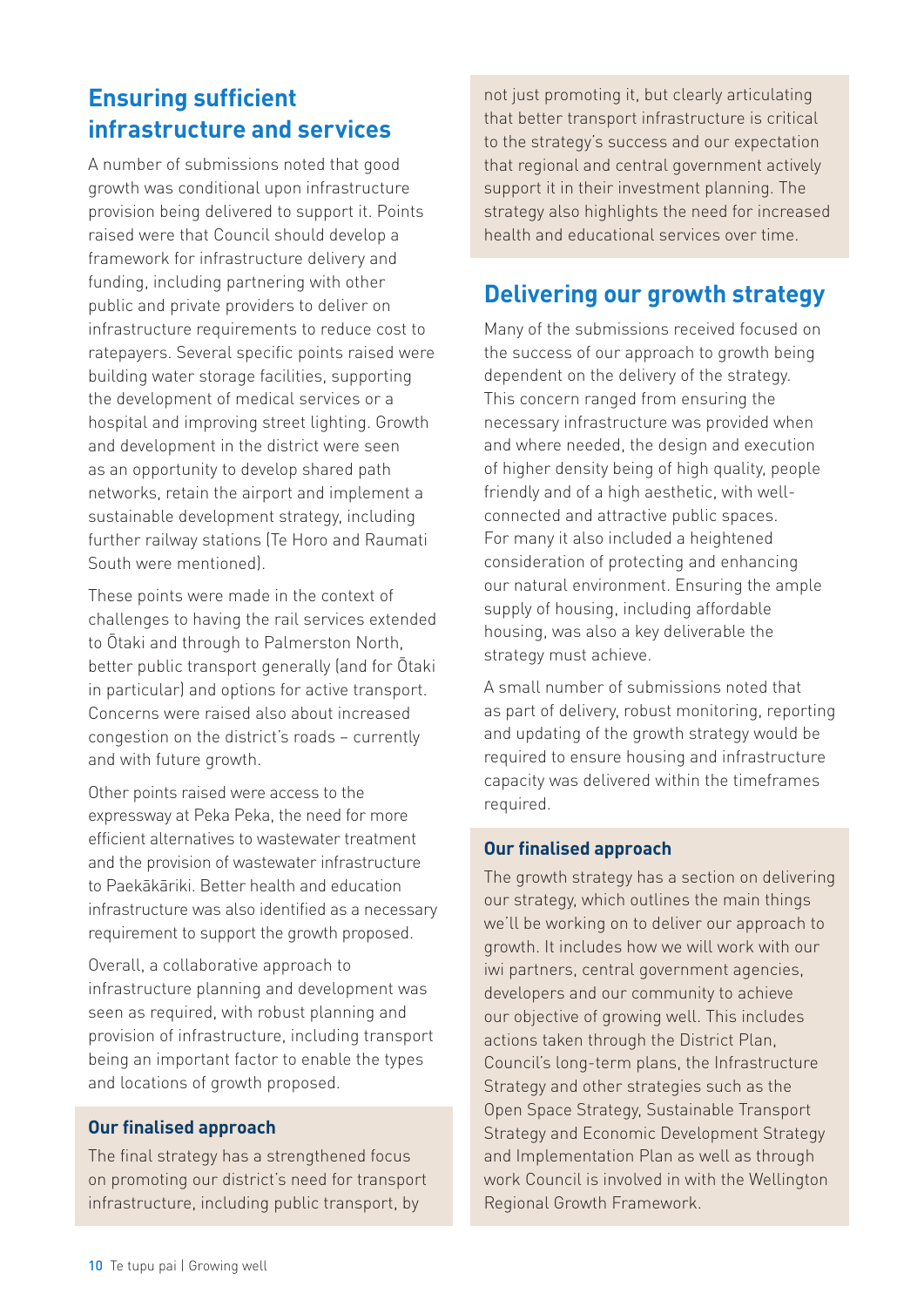# <span id="page-10-0"></span>**Summary of our finalised approach**

This section summarises our approach to enabling sustainable growth including changes arising from the main themes of feedback.

# **What growing well will look like for our community**

Our approach emphasises a compact urban form that, supported by good design, will protect and enhance Kāpiti's natural and built environments, and encourage lowcarbon living. The approach is designed to deliver resilient, accessible and connected communities that enhance our sense of place and identity.

Some submitters expressed concerns about potential negative aspects of growth and the importance of ensuring we got the best outcomes from how we grow. The strategy places emphasis on being proactive in how we manage growth and for that growth to be high quality and sustainable. We want to look after what our community values and carefully use the opportunities growth gives us to enhance how we live.

As people stated in their feedback, we need good design and choice, to recognise climate change impacts and find ways to reduce our carbon footprint in all our development; and we need to keep the wellbeing of our community at the centre.

At the heart of the approach are our growth principles (see page 3). The principles were developed to ensure we had a strong foundation that could carry us through the 30-year time-span of the strategy. With the priorities and aspirations, they draw on the aspirations identified from working with our iwi partners and the views expressed by the community.

# **How the approach will be applied**

The strategy details how the approach will apply in different parts of the district. Below is an outline.

- **Central Paraparaumu** developing as a city centre for our district
	- enabling up to 12 storeys
- **Areas around railway stations** maximising development where people can access transport
	- enabling up to six storeys
- **Town centres** boosting the vitality of our towns
	- enabling up to six storeys within town centre and four storeys within a 400m walkable area
- **Ōtaki** developing Ōtaki as the district's northern centre, respecting its cultural identity
	- enabling up to six storeys within town centre and four storeys within a 400m walkable area
- **Local centres** emphasising walkable neighbourhoods and easy access to services
	- enabling up to four storeys in local centre and four storeys within a 200m walkable area
- **Suburban areas** allowing for better use of land to increase housing
	- enabling up to three storeys of infill and development